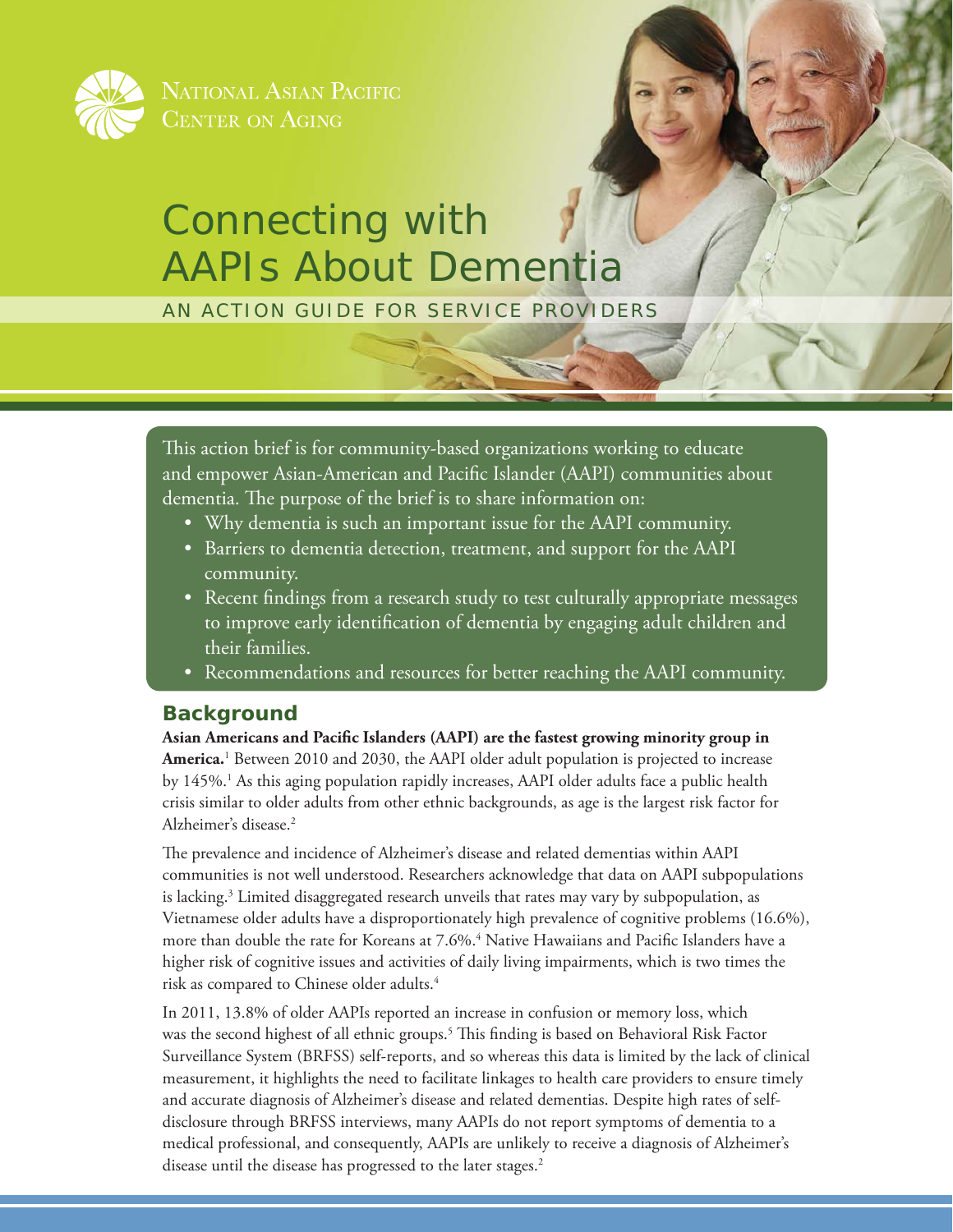# **Barriers**

*"[I]n my family or maybe my culture we don't like to visit doctor or tell anyone they are sick (especially aging parents). They are afraid give us extra burden if they tell they are sick*." *- 39-year-old Chinese woman*

Cultural barriers and stigma prevent many AAPIs from talking with a medical professional about cognitive concerns. In Chinese, for example, dementia translates as "crazy catatonic," and the signs and symptoms of dementia are interpreted as a mental illness.<sup>6</sup> Consequently, stigma permeates Chinese communities, with dementia triggering an intense negative response that impedes their seeking diagnosis, information, and assistance. However, research has shown that brief exposure to information about the symptoms of dementia led to a reduction in stigma among Chinese, suggesting that community education may play a critical role in reducing this barrier to early detection.<sup>7</sup>

The Japanese also have very stigmatized labels that are applied to people with dementia, and similarly see dementia as a mental illness that shames the whole family. Across many AAPI ethnicities, dementia is interpreted as a normal part of aging, and is thought to be caused by too much worrying, bad karma, suppressed emotions, or other causes that reflect badly on the patient and their family.<sup>8</sup>

# **Research Study to Evaluate Public Health Messages for the AAPI Community**

In 2016, the University of Washington (UW) Healthy Brain Research Network (HBRN), funded by the Centers for Disease Control and Prevention, collaborated with the Washington State Department of Health and National Asian Pacific Center for Aging (NAPCA) to assess whether public health messages are acceptable to the AAPI community. These messages, or ads, were developed and assessed by the University of Pennsylvania to encourage White and Black adult children to take their older loved one in for a cognitive evaluation with a **trained healthcare provider who can evaluate memory and thinking issues and diagnose dementia**. Our study tested how these eight messages were received by AAPI adults, modifying the messages with AAPI photos and encouragement to contact the Alzheimer's Association to get connected with a trained healthcare provider.

UW HBRN and NAPCA conducted 6 focus groups with Chinese and Japanese adults in King County, Washington with at least one living older parent age 65+. Chinese participants were primarily foreign-born, immigrated to the U.S. in the last 3 decades, and more than half spoke Chinese as their first language. Japanese participants mainly spoke English as their first language and were U.S. born, representing primarily nisei and sansei generations of Japanese immigrants. Findings from this study informed three recommendations for service providers to educate and empower the AAPI community. Specific study results are provided in the next section.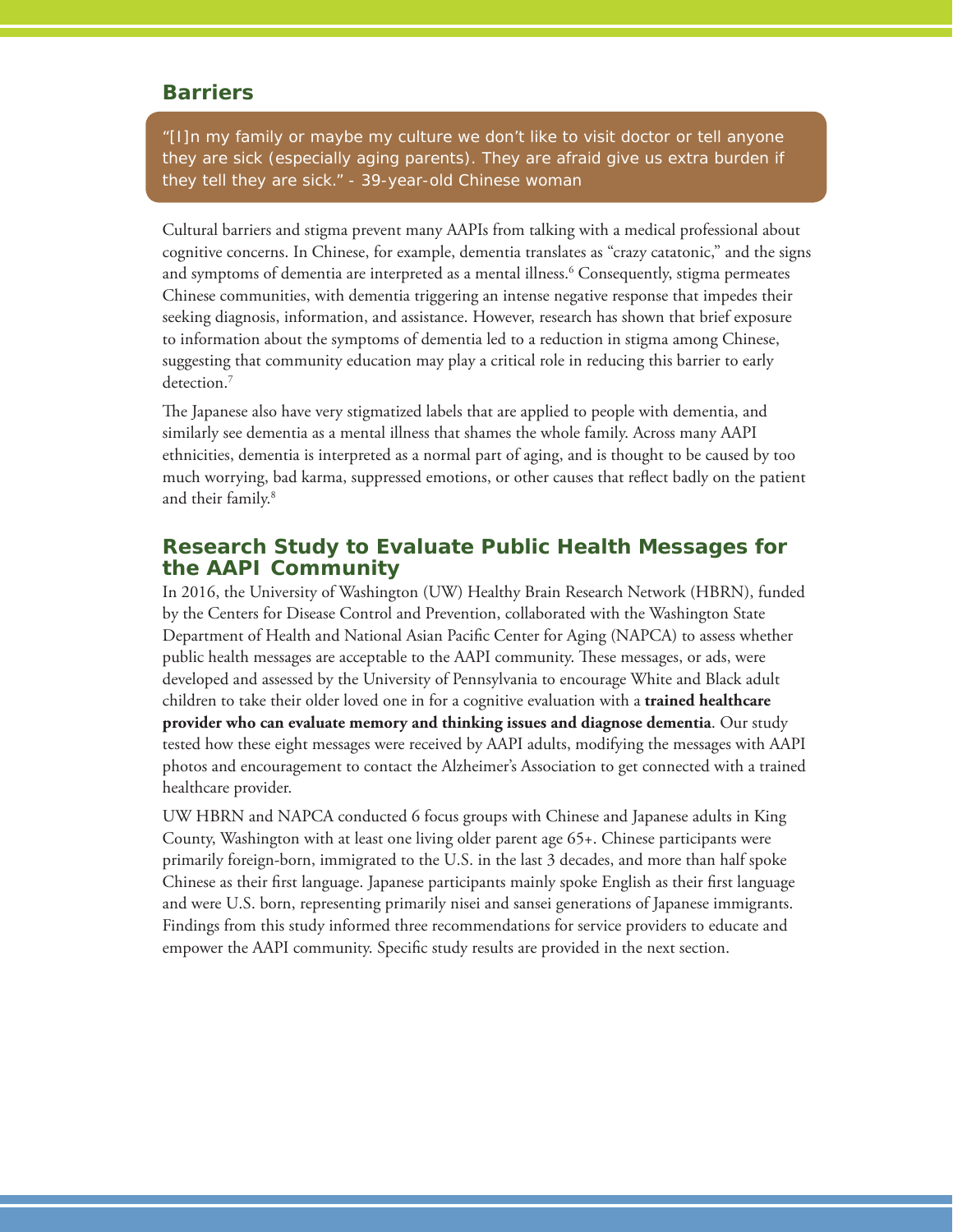# **Based on findings from this study, three recommendations are presented for public health and aging service networks:**

**1. Advocate for adequate resources to end Alzheimer's Disease for all Americans, including AAPIs.**

Consider advocating for the following:

- Federal and state funding for Alzheimer's disease and related dementias research, particularly, research that prioritizes vast inclusion of diverse AAPI communities.
- State and national Alzheimer's disease and related dementias plans.
- An increase in respite care funding, also ensuring that caregivers are eligible for such respite services regardless of the age and financial status of the individual with Alzheimer's disease. AAPIs are significantly more likely to assume caregiving roles, with 42% of AAPIs providing care to an older adult, compared to 22% of the general population.<sup>9</sup>
- Reimbursement for primary care provider cognitive assessment.
- Training for new (e.g. higher education, certification) and existing providers (e.g. CEU) to do cognitive evaluations.

*"One thing that it makes me think with these messages, like the other one says to go with your person to the doctor… I feel like well, what do you want me to do? How am I going to get there? How am I going to take off all of this time from work? Not that I'm complaining to take them, but how am I supposed to do that?*" *- 28-year-old Chinese woman*

# **2. Collect disaggregated race data to tailor education and long-term services and supports.**

AAPIs represent more than 50 subpopulations and over 100 different languages. Aggregating AAPIs into a homogenous population masks unique subpopulation variations that are vital to better understand and more effectively serve this diverse and growing population. When AAPIs are viewed as a homogenous population, it leads to sweeping generalizations that AAPIs are the highest-income, best-educated, and healthiest racial group in the country, with few, if any, needs.

Public health and aging service professionals have an instrumental role in understanding the variations of Alzheimer's disease and related dementias among AAPI subpopulations by documenting disaggregated race data. This data can be used to tailor education and longterm services and supports and more effectively serve AAPI subpopulations.

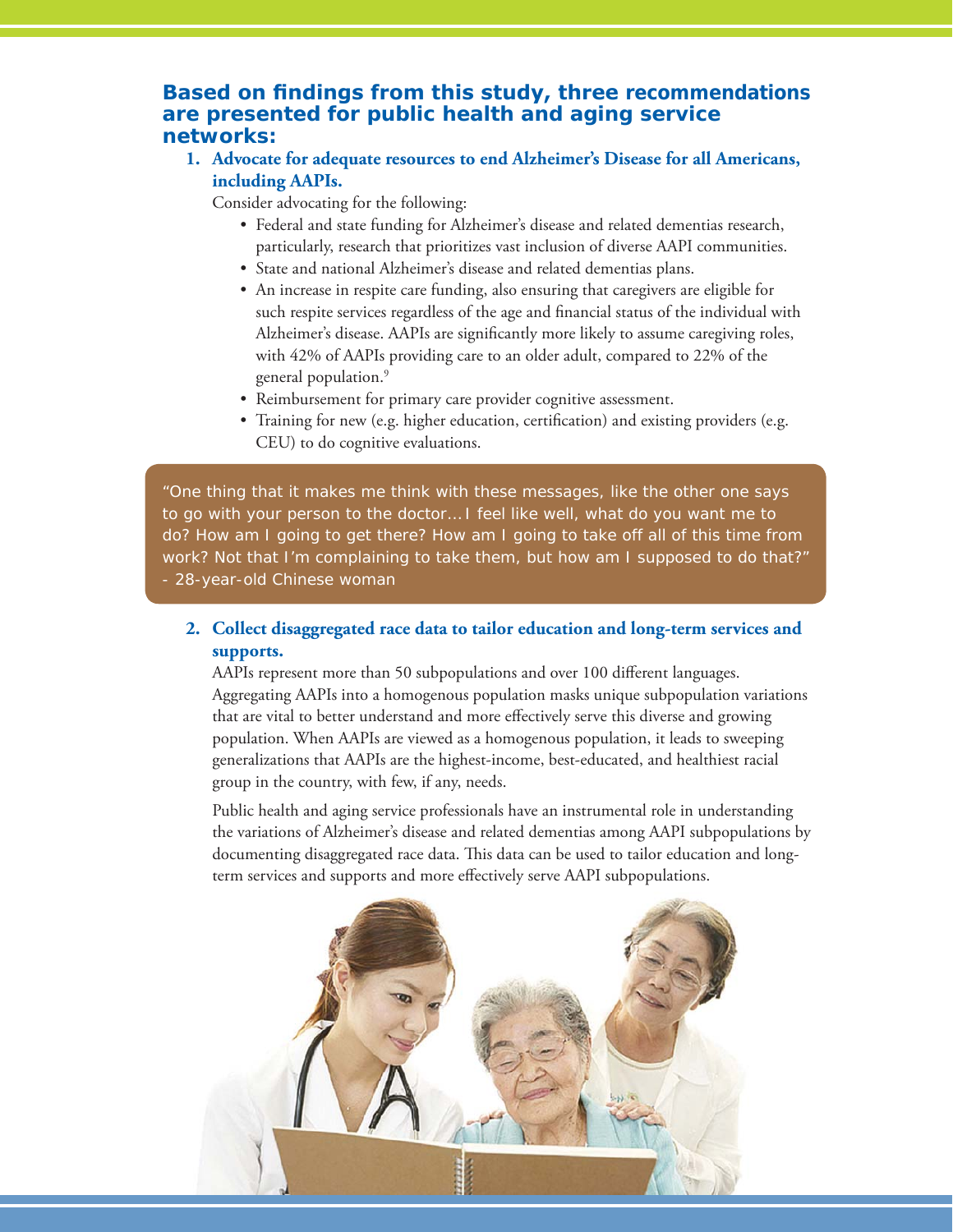# **3. Facilitate access to culturally and linguistically appropriate education and services.**

To reduce stigma and cultural barriers, AAPIs need resources before they'll go and get an evaluation. UW HBRN and NAPCA's study found that, before bringing their older loved one for a cognitive evaluation, Chinese and Japanese adult children desire more information about:

- What a "memory doctor" is. Not knowing this, they preferred a primary care doctor because of trust, rapport and access.
- Why they should get a cognitive evaluation.
- What will happen at the visit.
- When they should get a cognitive evaluation.
- How to have the difficult conversation with their older loved one to encourage them to make that visit together.

AAPIs also need culturally and linguistically appropriate public health messages throughout this education. In general, the UW HBRN and NAPCA's study found that many memory messaging taglines were well-received and aligned with cultural values:

- Hopefulness and concreteness in there being something one can do about dementia
- An adult child and older loved one doing something together
- Framing adult children helping their older loved one in the context of their older loved one having helped them (be there now like they were there for you)
- Being explicit about memory loss, and calling out specific questions that you can get answered during a visit with a health care provider

When designing educational materials, UW HBRN and NAPCA's study found:

- Be direct and to the point. Participants preferred the tagline "Is your loved one experiencing memory loss or confusion that disrupts their daily life?" because it was explicit.
- Likewise, messages with photos of doctors in them clearly showed the action to be taken.
- Use clear, concrete messages such as example questions that might get answered when they take their older loved one in for a cognitive evaluation. For example:
	- What can we expect in the future?
	- Are their memory problems part of normal aging?
	- What resources are available to help them?
- Participants did not like feeling guilty or being told what to do some participants felt this way when seeing the tagline "Be there now, like they were there for you."
- Not all adult children have strong or positive relationships (currently and/or in the past) with their older loved ones so be sensitive to this in your practice.
- Photos should get adult children's attention, display subjects with the appropriate age for adult children and older loved ones, show cognitive impairment (in expressions and actions), and use natural poses that do not look too happy or sad, showing authentic relationships between parents and children.
- Make the call to action clear. For example, it did not stand out and was not clear how contacting the Alzheimer's Association would connect to an evaluation.

*"…after thinking about this, I'm starting to feel a little guilty. In my immediate*  family we always rely on the sisters to handle things like this, and this is *something that I've kind of tried to ignore maybe over the years. This might be a good wakeup call.*" *- 58-year-old Japanese man*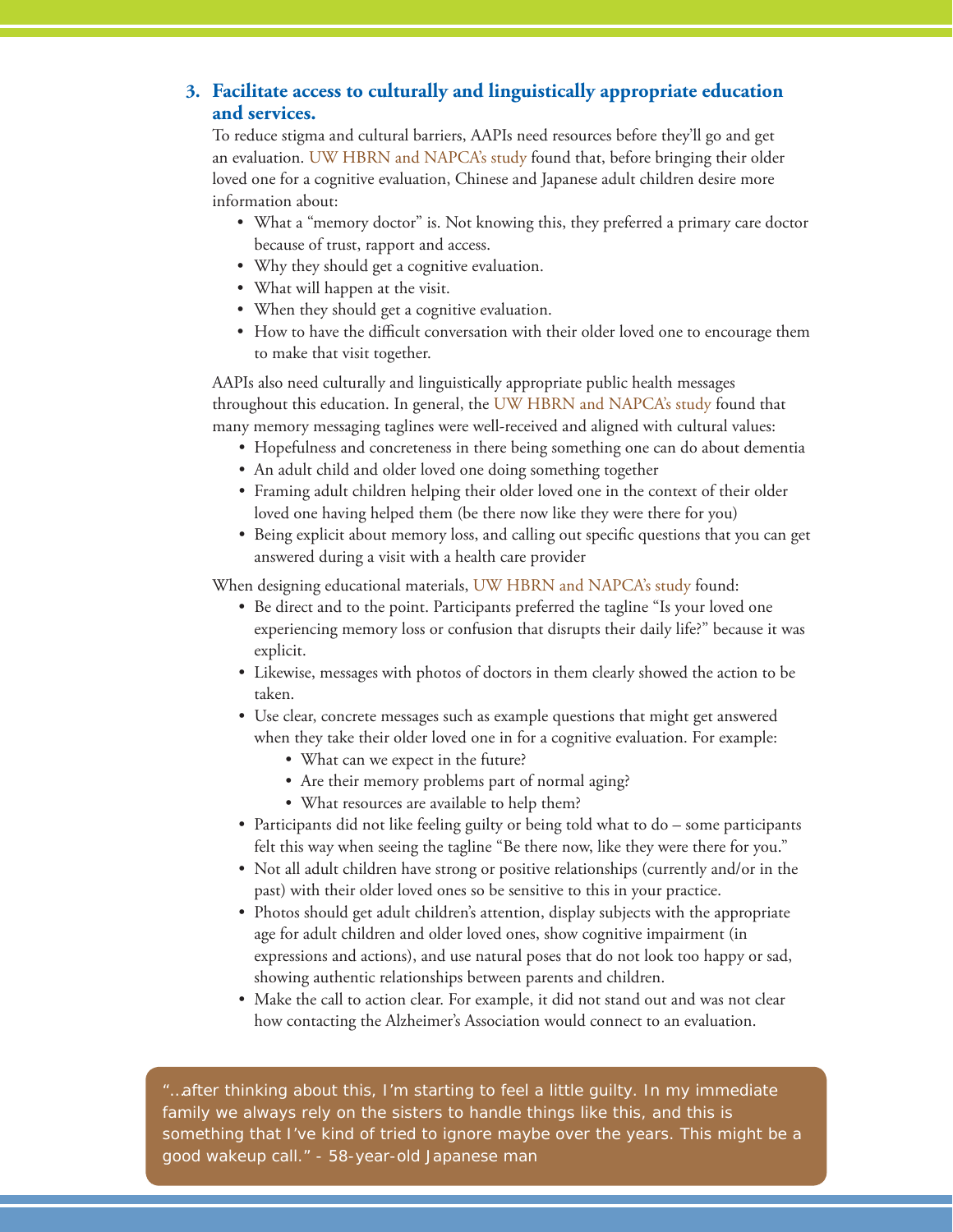# **Resources**

**Public health and aging service professionals play a crucial role in facilitating access to culturally and linguistically appropriate long-term services and support for AAPIs** who have been diagnosed with Alzheimer's disease or related dementias.

UW HBRN and NAPCA's Memory Messaging Project illuminated the need for information to increase awareness of Alzheimer's disease and related dementias among AAPIs, as well as resources for motivation, support, skill-building, and action.

*"I do believe that this message is very empowering. For someone who is just starting to notice cognitive changes in my parents, those are questions that may come across everyone's mind. So then when you know that there are specialists that could lead you to resources and prepare you for the future, that to me as a planner would be something that I would like.*" *- 57-year-old Japanese woman*

Based on this finding, the following resources are presented to aid public health and aging service professionals in their work with AAPI families.

#### **KNOWING WHEN TO GET A COGNITIVE EVALUATION**

**The Alzheimer's Association** offers their website in Chinese, Japanese, Korean, and Vietnamese. Includes warning signs, basic information, and an interactive brain tour, also message boards, and support for caregivers. Local chapters may have additional resources available in specific languages. <http://www.alz.org/diversity/overview.asp>

**Alzheimer's Australia** offers fact sheets available in Cantonese, Hindi, Indonesian, Japanese, Korean, Mandarin, Tagalog, Thai, Vietnamese, Bengali, Khmer, Lao, Punjabi, and Urdu. [https://](https://www.fightdementia.org.au/languages) [www.fightdementia.org.au/languages](https://www.fightdementia.org.au/languages)

**Dementia Today** offers resources in Chinese, Japanese, Korean, and Vietnamese. <http://dementiatoday.com/alzheimers-disease-multiple-languages/>

# **HOW TO GET A COGNITIVE EVALUATION**

**The Alzheimer's Assocation offers Alzheimer's Navigator**, which helps connect families to resources they need for everything from recognizing symptoms, to financial planning, and connecting with services. Only available in English.<https://www.alzheimersnavigator.org/>

**The Alzheimer's Assocation** also offers a great overview of what kind of providers are able to provide a diagnosis, how to connect with them, and what to expect. Only available in English. [http://www.alz.org/alzheimers\\_disease\\_diagnosis.asp](http://www.alz.org/alzheimers_disease_diagnosis.asp)

**The Family Caregiver Alliance** has resources on recognizing symptoms of dementia, different types of dementia and how they're diagnosed, and the value of diagnosis. Available in Chinese, Vietnamese, and Korean by navigating to "Fact Sheets" and scrolling down to bottom. <https://www.caregiver.org/is-this-dementia-what-does-it-mean>

#### **STARTING A CONVERSATION WITH FAMILY MEMBERS**

**The Baby Boomer's Handbook on Helping Parents Receive Care For Memory Problems** is not AAPI specific, but has a good list of FAQ and a little bit of humor.

[http://www.alzbrain.org/pdf/handouts/a%20bABY%20BOOMER%27s%20guide%20to%20](http://www.alzbrain.org/pdf/handouts/a%20bABY%20BOOMER%27s%20guide%20to%20dealing%20with%20memory%20problems%20in%20their%20parents.pdf) dealing%20with%20memory%20problems%20in%20their%20parents.pdf

**The Hartford Financial Group** has a guide to help families assess when it's time for a person with dementia to stop driving, and how to have that conversation. Includes worksheets at the back. <http://www.hartfordauto.thehartford.com/UI/Downloads/Crossroads.pdf>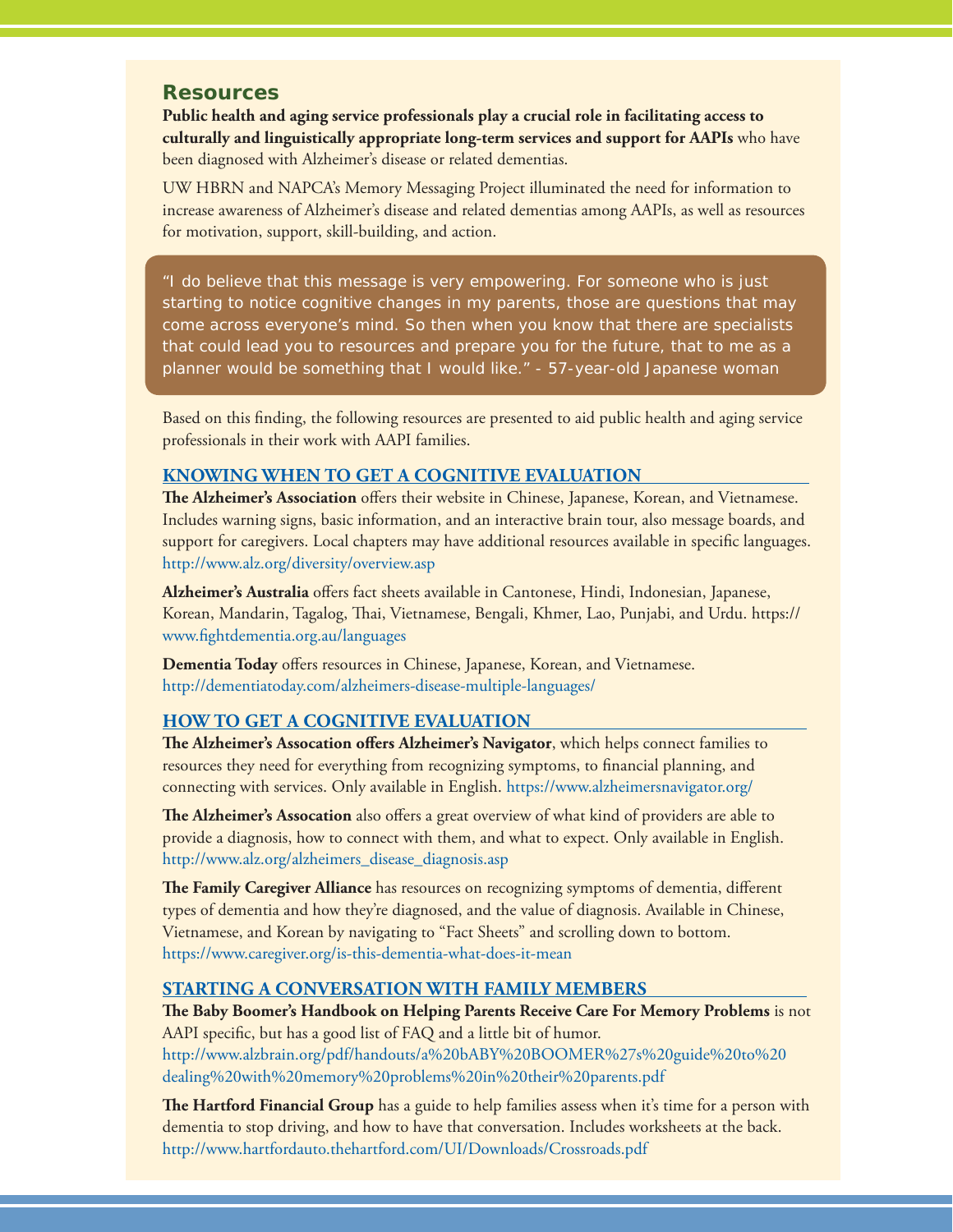# **SUPPORT FOR CAREGIVERS**

#### Translated Legal Documents

**Medline Plus** has a handout on advance directives in Chinese: [https://www.healthinfotranslations.org/pdfDocs/AdvanceDirectives\\_TCH.pdf an](https://www.healthinfotranslations.org/pdfDocs/AdvanceDirectives_TCH.pdf)d more information for caregivers available in English:<https://medlineplus.gov/alzheimerscaregivers.html>

**Kokua Mau** offers bilingual Advance Health Care Directive and POLST in Chinese (simplified and traditional), Japanese, Ilocano, Korean, Marshallese, Tagalog, Tongan, and Vietnamese. <http://kokuamau.org/languages>

#### Stress Release

Through **Stanford University,** you can order the evidence-based DVD and workbook for Chinese/Chinese American Caregivers of Older Adults with Dementia from the Stanford Geriatric Education Center for \$10. Shown to improve stress management in Chinese American caregivers in a controlled trial. [http://sgec.stanford.edu/resources/sgec\\_order\\_resources.html](http://sgec.stanford.edu/resources/sgec_order_resources.html)

**The Family Caregiver Alliance** offers resources for coping with behavioral issues caused by dementia. Only available in English.

<https://www.caregiver.org/special-issues/behavior-management-strategies>

# **RESOURCES FOR PROVIDERS**

Cultural Competency Training

**National Resource Center on AAPI Aging** [www.napca.org](http://www.napca.org) 

**The Alzheimer's Assocation** offers some quick tips on cultural competence, and how to interact specifically with Korean, Vietnamese, Chinese, and Japanese families. [http://www.alz.org/Resources/Diversity/downloads/GEN\\_EDU-10steps.pdf](http://www.alz.org/Resources/Diversity/downloads/GEN_EDU-10steps.pdf)

**Stanford University** offers hour-long self-paced ethnogeriatric cultural competence training for care of Asian Indian, Chinese, Filipino, Hawai'ian and Pacific Islander, Hmong, Japanese, Korean, Vietnamese, and Pakistani. Not specific to dementia. <http://geriatrics.stanford.edu/ethnomed.html>

**Act on Alzheimer's** website includes links to additional resources for providers on cultural competency training, as well as dementia screening and diagnostic tools for diverse populations. <http://www.actonalz.org/cultural-competence-and-awareness>

**The American Psychological Association** has Guidelines on Multicultural Education, Training, Research, Practice and Organizational Change for Psychologists. Relevant to psychologists working with minority groups.

<http://www.apa.org/pi/oema/resources/policy/multicultural-guidelines.aspx>

**The Asian American Mental Health YouTube** channel offers lectures on mental health among AAPI. Not specific to dementia. <https://www.youtube.com/user/AsianAmericanMH>

#### Screening Tools for AAPI Populations

**Stanford University** offers webinars and handouts on assessment of dementia and caregiving among Chinese, Japanese, Korean, Hmong, and Filipino. [http://sgec.stanford.edu/video/2009-2010\\_Webinars.html](http://sgec.stanford.edu/video/2009-2010_Webinars.html)

**The Consortium to Establish a Registry for Alzheimer's disease (CERAD)** offers materials for evaluating and diagnosing dementia in various languages, for use in both clinical practice and research. Includes translations into Chinese, Japanese, and Korean. <https://sites.duke.edu/centerforaging/cerad/>

#### Organizational Tools

**The Alzheimer's Association** offers a section on outreach that includes manuals and tools for assessing cultural competency and improving multicultural outreach at the institutional level. [http://www.alz.org/professionals\\_and\\_researchers\\_general\\_resources.asp](http://www.alz.org/professionals_and_researchers_general_resources.asp)